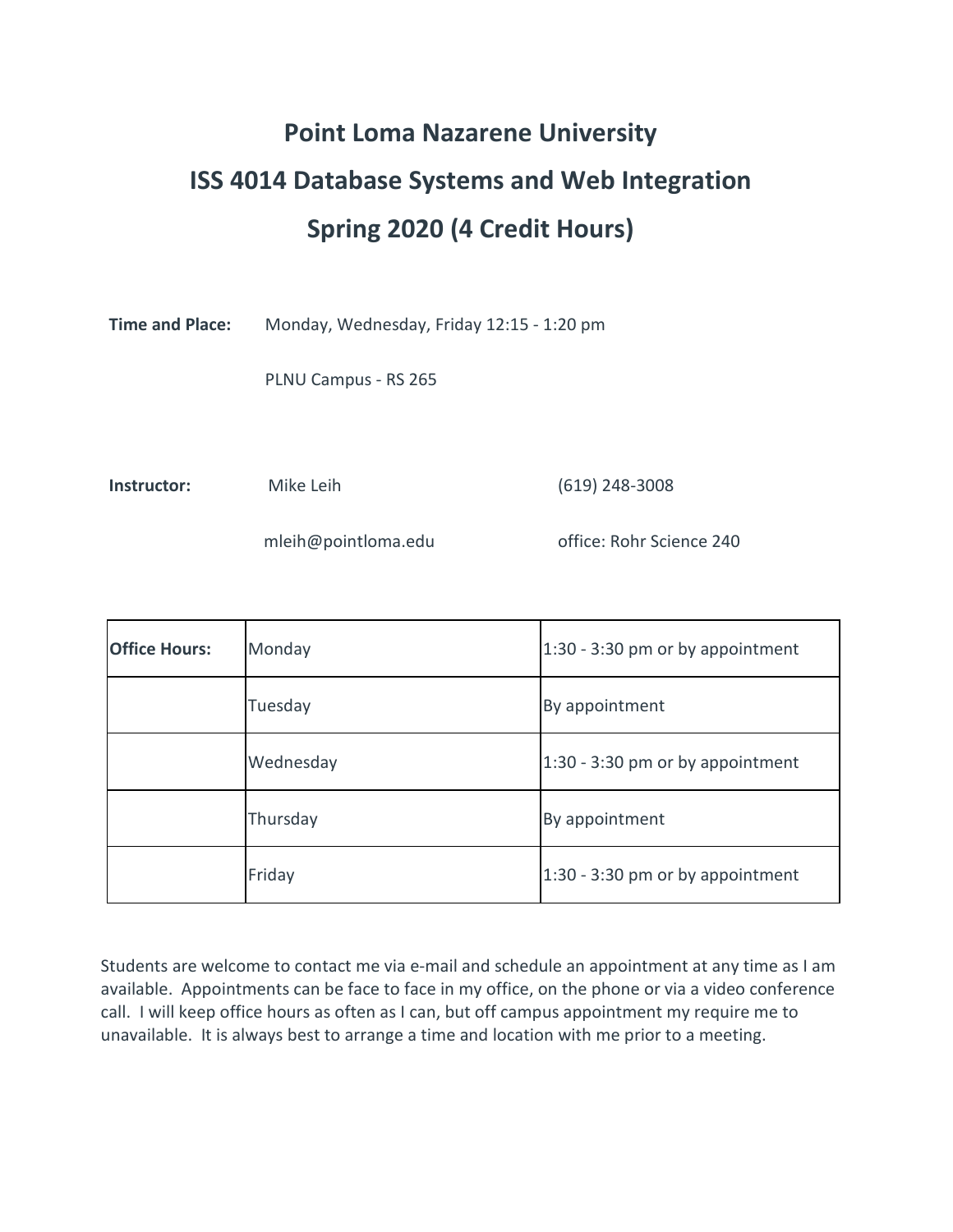**Changes to Course and Syllabus:** The syllabus and course schedule presented here is subject to change based on the learning needs of the students as determined by the instructor. Changes will be announced in class or through e-mail. Students are responsible for checking their PLNU email and reviewing due dates in canvas on a regular basis to ensure they are aware of changes.

## **Text:**

*Database Systems – Desing, Implementation and Management 13e Carlos Coronel and Steven Morris* ISBN: 978-1-337-62790-0

## **Needed Supplies:**

Access to a laptop computer (preferably running windows or a mac with a windows virtual environment) with at least 8Gb of RAM and 50Gb of free storage space, standard office software, and the ability to install software on your computer. You are required to bring your computer to class to more easily start in class assignments. You should bring your textbook to each class sessions. We will be using information from the textbook each week as part of in class assignments. Students must also have MS Word, MS Excel and MS Visio installed or available. Installation or availability of MS Access is recommended.

## **Catalog Description:**

An introduction to database management systems covering data models (including relational, network, hierarchical, and object oriented), relational databases, query languages, relational database design, transaction processing, distributed databases, and physical database design. Students will see examples from both business and science. They will become familiar with analysis tools and gain experience accessing databases using Python scripts and web‐based gateways. Students will also design web interfaces for data bases.

# **Course Learning Outcomes:**

- Students will be able to explain the importance of database design.
- Students will be able to explain the main components of database systems.
- Students will be able to explain data modeling and why data models are important.
- Students will be able to explain relational model components and how tables relate within the database.
- Students will be able to create ER Diagrams and define the components within the ER Diagram.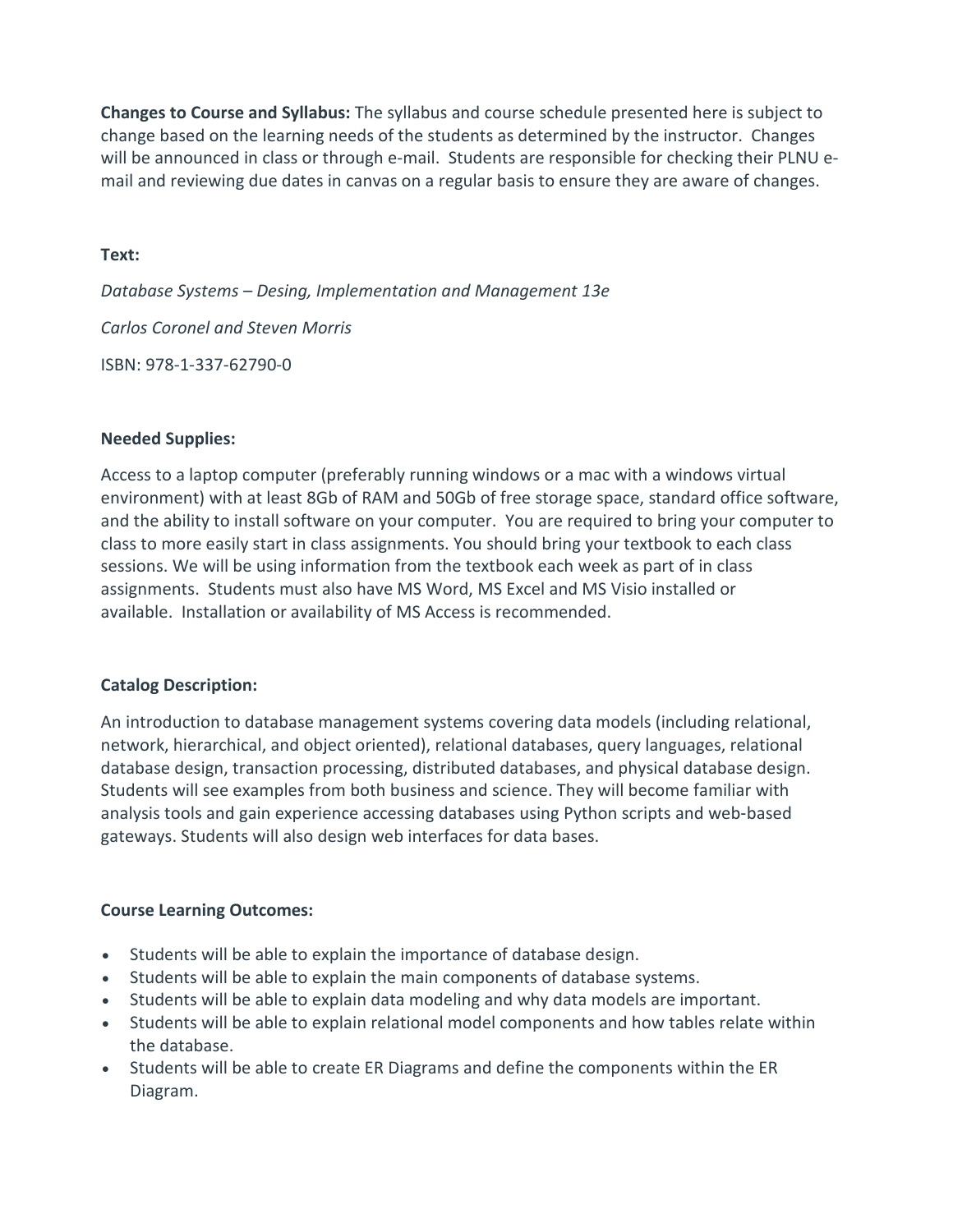- Students will be able to define the characteristics of good primary keys and foreign keys with in a relational table.
- Students will be able to write basic and advanced SQL statements to create tables, insert table records, select database information and delete table records and tables.
- Students will be able to create database triggers and stored procedures.
- Students will be able to create a sound database design using the SDLC.
- Students will be able to explain database locking rules and concurrency control systems.
- Students will be able to explain data warehousing and OLAP concepts.
- Students will be able to explain concepts about big data analytics and NoSQL.
- Students will be able to write simple HTML/PHP to access database tables from web/php server and display the information on a web page.

#### **Course Organization:**

**Reading**: The assigned reading each week should be completed before class. Lecture, class discussion and class activities will be based on the assumption that the reading has been completed before the class were the topic is being discussed.

**Chapter Quizzes**: Quizzes are open book and will focus on having read and understood the reading assignment. Quizzes will be taken online using Canvas before class and will be available a week before they are due. Each quiz will have 10 questions and students will have 8 minutes to complete the quiz. Each quiz is due before we discuss the topic in class. This is to encourage students to complete the reading prior to class discussion. Missed quizzes will receive zero points and there will be no make-up for missed quizzes. Quiz questions are randomly pulled from a large dataset and students are able to take the quiz as many time as they would like before the quiz due date and time. Only the latest quiz score will be recorded.

**Chapter Questions:** After reading a given chapter, students should submit one or more questions they have regarding the chapter before 6am on the due date (typically before the chapter is discussed in class). Questions posted after the due date will receive zero points.

**Chapter Activities and Homework:** Each chapter, students will be assigned a series in class activities and problems to begin during class time and then completed before the next class sessions. Activities and assignments will be based on in-class discussion and various problem solving tasks to reinforce the learnings covered in the weekly readings.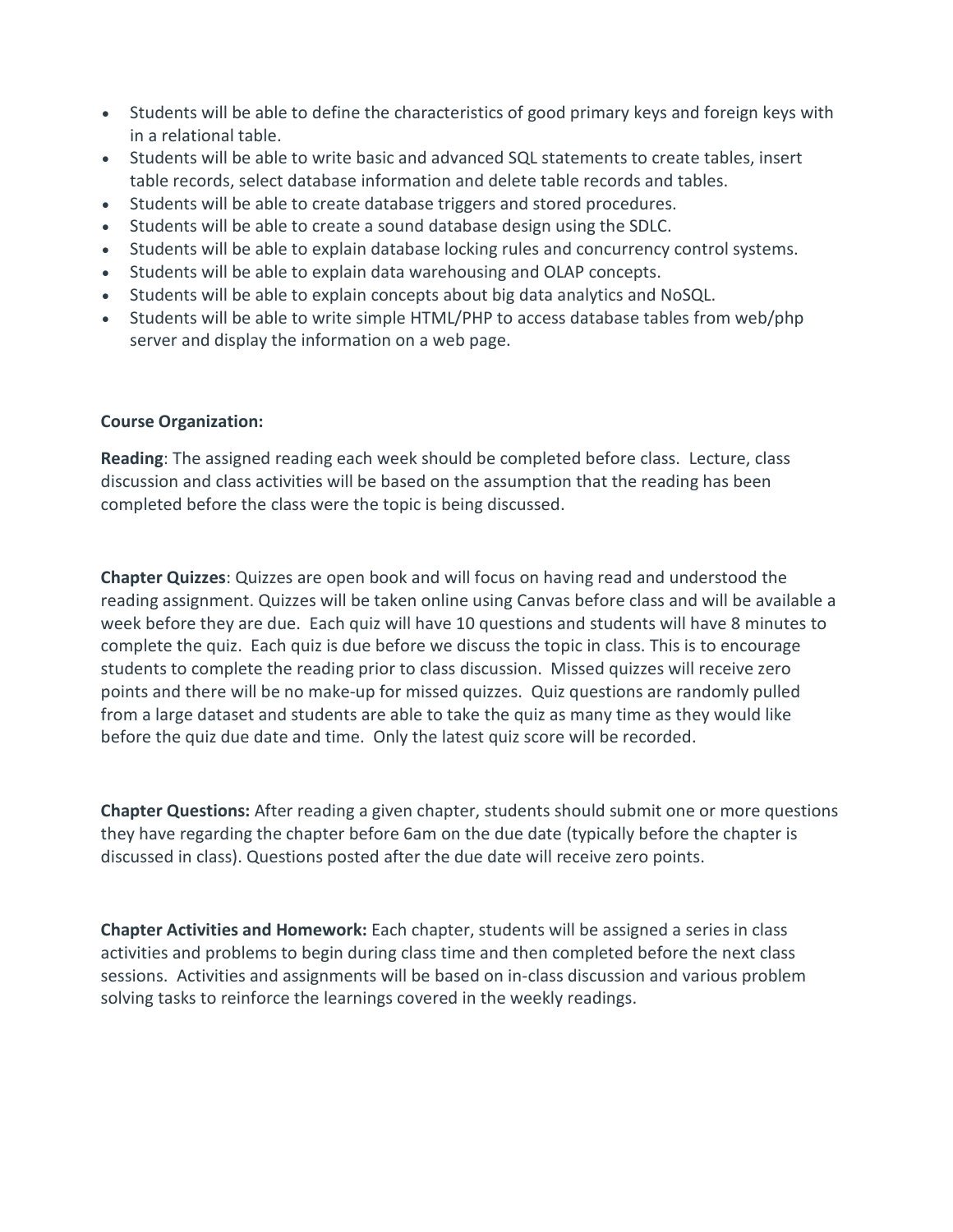**Case Problems (Teams):** Some chapters will have additional case problems beyond those assigned as activities and homework. These problems will be worked on and submitted as teams.

**Web Integration Project (Teams):** Teams will create a web based project that will update and extract data from a database and display that data on a web form or other application interface.

**Exams:** Exams will be given in class. Exams will cover the material up to the exam. The final exam will cover all material throughout the course. The exams will be closed book and closed note and will include multiple choice, short answer, and problem solving questions. **If you will miss an exam for a school function, you must make arrangements ahead of time to take it during an alternative time. If you ever miss an exam without giving the instructor prior notice, there is a good chance you will receive a zero unless, of course, there was clearly an emergency**

## **E-mail and Messages:**

Students are expected to regularly use their PLNU e-mail. The instructor will periodically send you information and updates via e-mail and/or canvas. Students must activate their PLNU e-mail account a week prior to the first class session if you are not currently using it.

**Activity Point Distribution: (Note: Points will likely be adjusted throughout the semester to meet the learning objectives of the course. The value of the final exam will be adjusted to 25% of the total value of course)**

| <b>Activity</b>                     | <b>Points</b> | Percent |
|-------------------------------------|---------------|---------|
| <b>Chapter Questions and Survey</b> | 70            | 6%      |
| <b>Chapter Quizzes</b>              | 130           | 12%     |
| Chapter Homework                    | 390           | 35%     |
| <b>Team Cases</b>                   | 60            | 5%      |
| Team Integration Project            | 60            | 5%      |
| Exams                               | 100           | 9%      |
| <b>Final Exams</b>                  | 290           | 26%     |
| <b>Total</b>                        | 1100          | 100%    |

**Grading Scale:**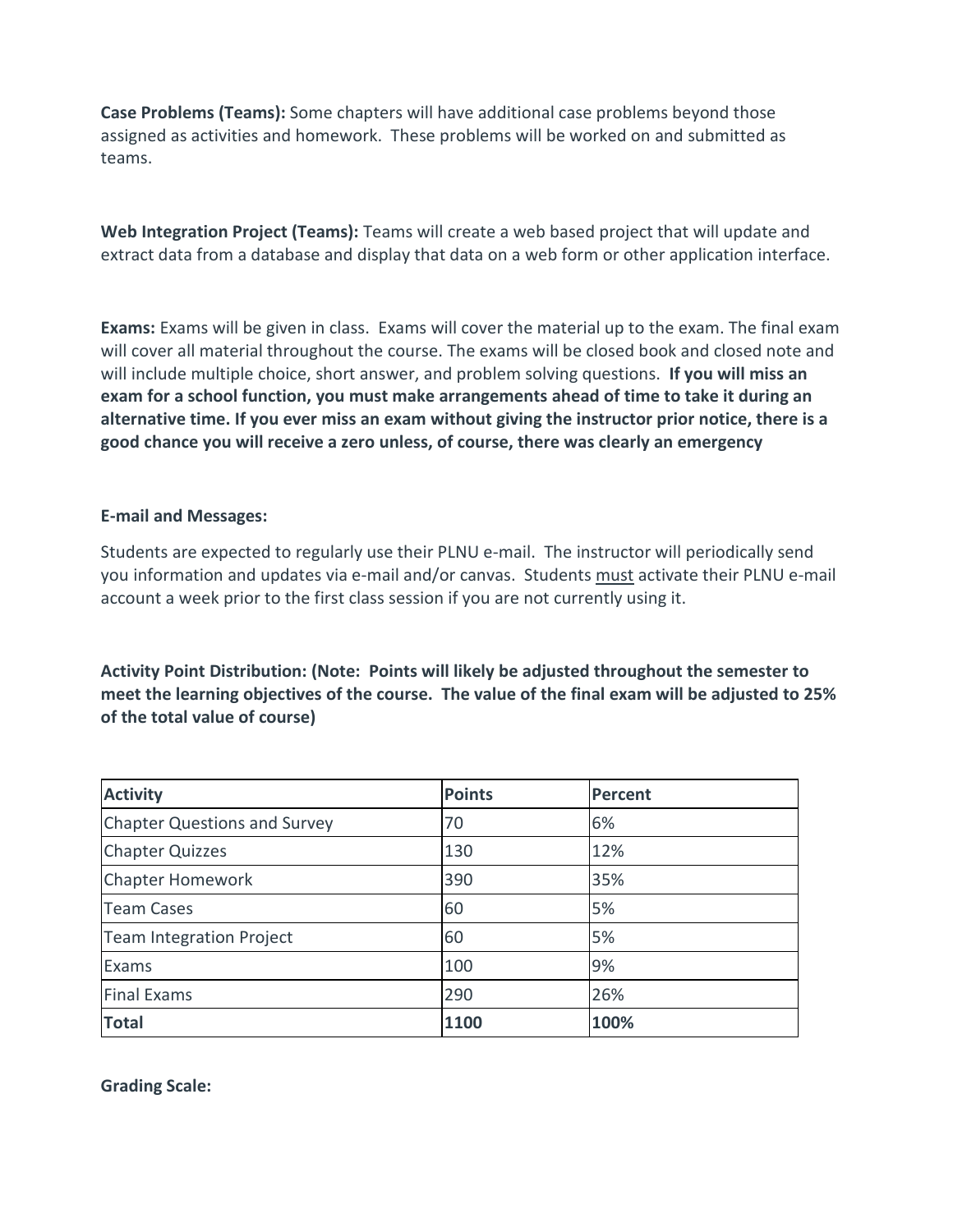|   | А                      | В        | C        | D        |
|---|------------------------|----------|----------|----------|
| ٠ |                        | [87, 90) | [77, 80] | [67, 70] |
|   | $[92, 100]$ $[82, 87]$ |          | [72, 77] | [62, 67] |
|   | [90, 92]               | [80, 82] | [70, 72) | (60, 62) |

# **Credit Hour Information: Distribution of Student Learning Hours**

In the interest of providing sufficient time to accomplish the stated course learning outcomes, this class meets the PLNU credit hour policy for a 4-unit class delivered over 15 weeks. Specific details about how the class meets the credit hour requirements can be provided upon request. It is anticipated that you will spend a minimum of 37.5 participation hours per credit hour in your course. The estimated time expectations for this course are shown below:

| <b>Activity</b>                           | <b>Hours</b> |
|-------------------------------------------|--------------|
| <b>Chapter Reading and Online Quizzes</b> | 39           |
| In-Class Discussion and Activities        | 42           |
| <b>Chapter Assignments</b>                | 39           |
| <b>Team Cases</b>                         | 6            |
| <b>Team Project</b>                       | 16           |
| <b>Exams Preparation</b>                  | 8            |
| <b>TOTAL</b>                              | 150          |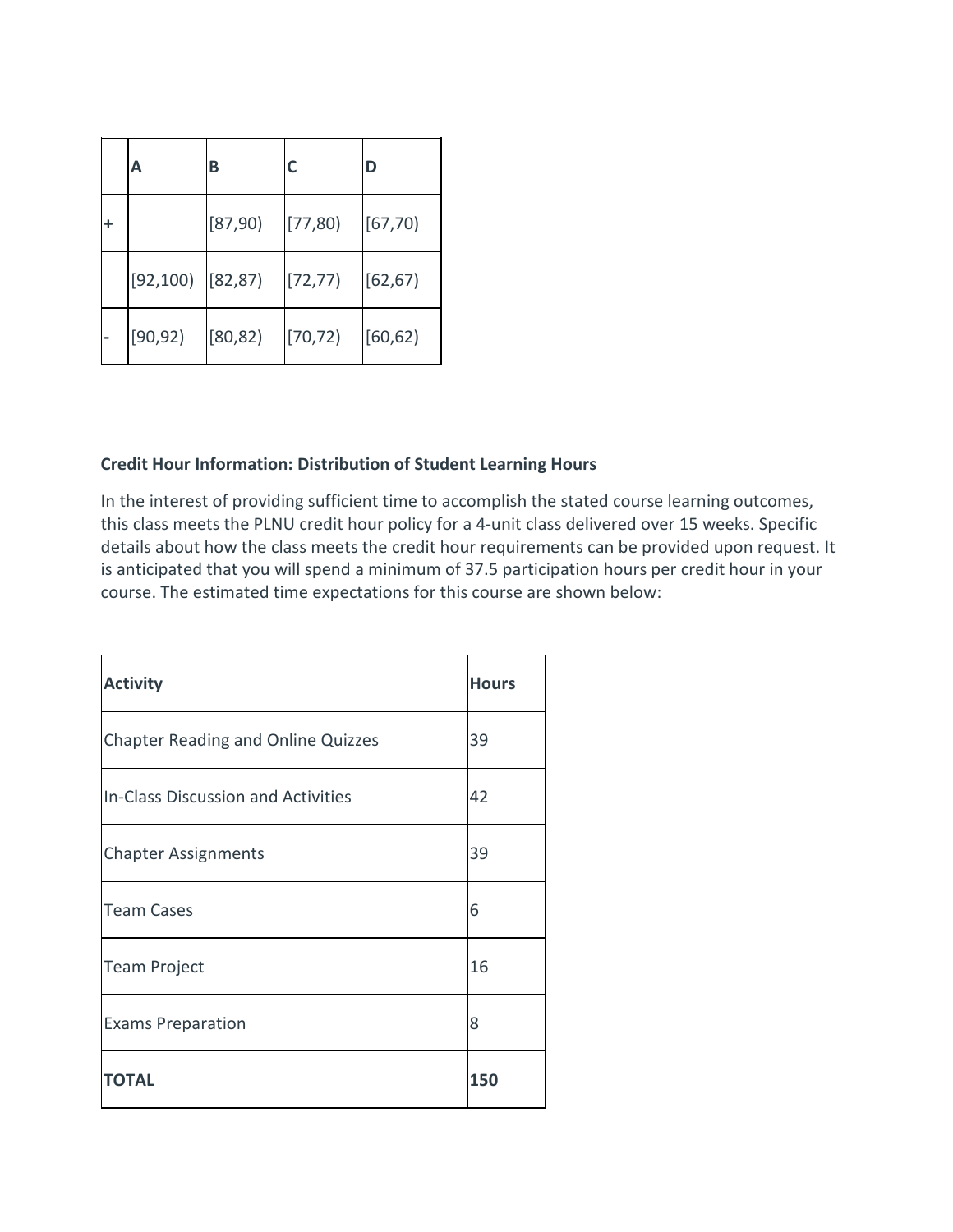## **Late Homework/Classwork:**

Online chapter quizzes and chapter questions are not accepted late. If you fail to take the chapter quiz or post a chapter question before the due date/time, you will receive a zero points. Other assignments can be submitted late but will receive a 10% point deduction for each day late (24 hour period after the due date/time). Late assignments will not be accepted more than four calendar days late. No assignment will be accepted after the last day of class.

## **University Mission:**

Point Loma Nazarene University exists to provide higher education in a vital Christian community where minds are engaged and challenged, character is modeled and formed, and service becomes an expression of faith. Being of Wesleyan heritage, we aspire to be a learning community where grace is foundational, truth is pursued, and holiness is a way of life.

## **Department Mission:**

The Mathematical, Information, and Computer Sciences department at Point Loma Nazarene University is committed to maintaining a curriculum that provides its students with the tools to be productive, the passion to continue learning, and Christian perspectives to provide a basis for making sound value judgments.

## **Attendance:**

Attendance is expected at each class session. In the event of an absence you are responsible for the material covered in class and the assignments given that day.

Regular and punctual attendance at all classes is considered essential to optimum academic achievement. If the student is absent from more than 10 percent of class meetings, the faculty member can file a written report which may result in de-enrollment. If the absences exceed 20 percent, the student may be de-enrolled without notice until the university drop date or, after that date, receive the appropriate grade for their work and participation. See the Undergraduate Academic Catalog Class Attendance.

[https://catalog.pointloma.edu/content.php?catoid=35&navoid=2136#Class\\_Attendance](https://catalog.pointloma.edu/content.php?catoid=35&navoid=2136#Class_Attendance)

# **Class Enrollment:**

It is the student's responsibility to maintain his/her class schedule. Should the need arise to drop this course (personal emergencies, poor performance, etc.), the student has the responsibility to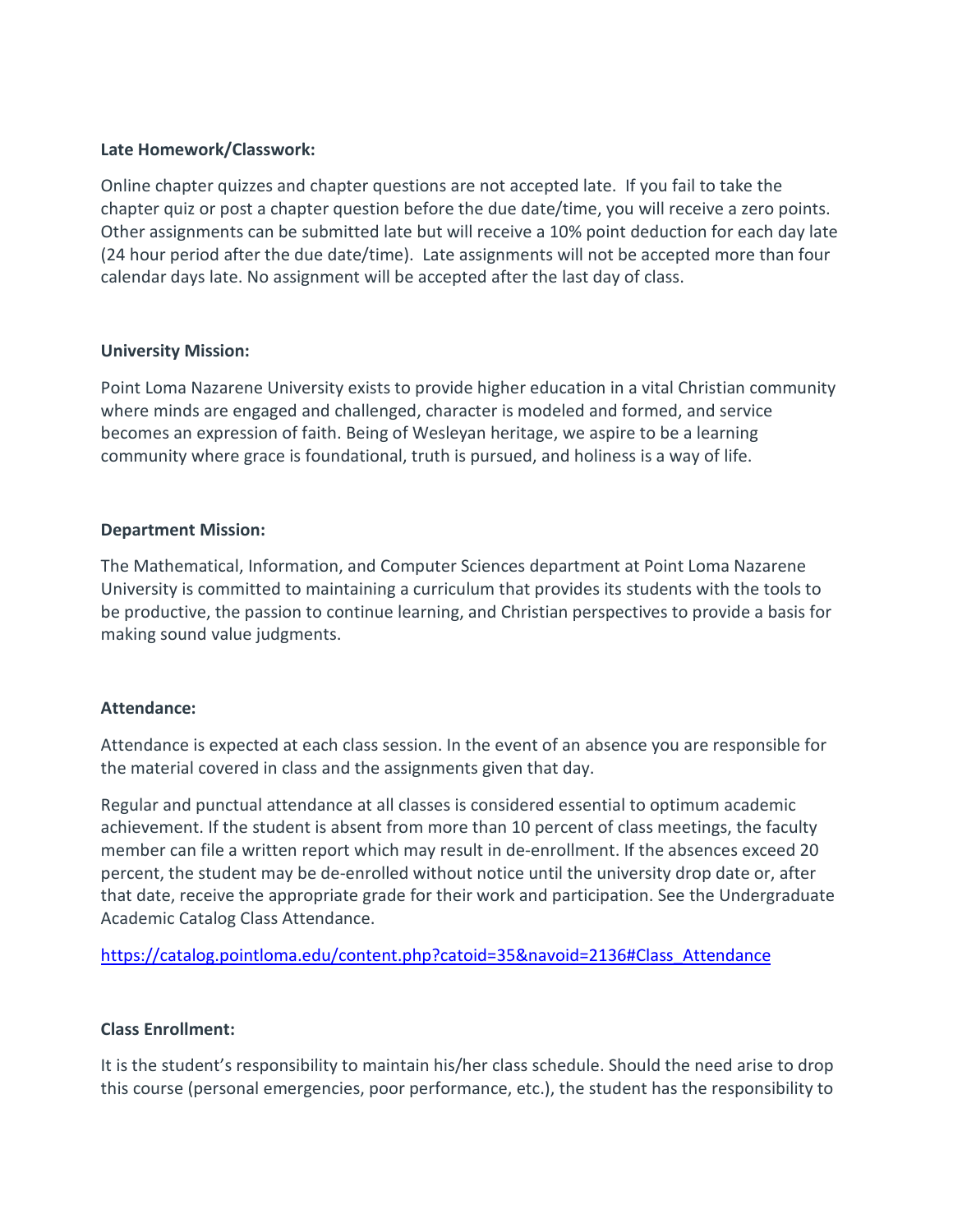follow through (provided the drop date meets the stated calendar deadline established by the university), not the instructor. Simply ceasing to attend this course or failing to follow through to arrange for a change of registration (drop/add) may easily result in a grade of F on the official transcript.

## **Academic Accommodations:**

While all students are expected to meet the minimum standards for completion of this course as established by the instructor, students with disabilities may require academic adjustments, modifications or auxiliary aids/services. At Point Loma Nazarene University (PLNU), these students are requested to register with the Disability Resource Center (DRC), located in the Bond Academic Center. (DRC@pointloma.edu or 619-849-2486). The DRC's policies and procedures for assisting such students in the development of an appropriate academic adjustment plan (AP) allows PLNU to comply with Section 504 of the Rehabilitation Act and the Americans with Disabilities Act. Section 504 (a) prohibits discrimination against students with special needs and guarantees all qualified students equal access to and benefits of PLNU programs and activities. After the student files the required documentation, the DRC, in conjunction with the student, will develop an AP to meet that student's specific learning needs. The DRC will thereafter email the student's AP to all faculty who teach courses in which the student is enrolled each semester. The AP must be implemented in all such courses.

If students do not wish to avail themselves of some or all of the elements of their AP in a particular course, it is the responsibility of those students to notify their professor in that course. PLNU highly recommends that DRC students speak with their professors during the first two weeks of each semester about the applicability of their AP in that particular course and/or if they do not desire to take advantage of some or all of the elements of their AP in that course.

## **Academic Honesty:**

Students should demonstrate academic honesty by doing original work and by giving appropriate credit to the ideas of others. Academic dishonesty is the act of presenting information, ideas, and/or concepts as one's own when in reality they are the results of another person's creativity and effort. A faculty member who believes a situation involving academic dishonesty has been detected may assign a failing grade for that assignment or examination, or, depending on the seriousness of the offense, for the course. Faculty should follow and students may appeal using the procedure in the university Catalog. See Academic Honesty for definitions of kinds of academic dishonesty and for further policy information.

# [https://catalog.pointloma.edu/content.php?catoid=35&navoid=2136#Academic\\_Honesty](https://catalog.pointloma.edu/content.php?catoid=35&navoid=2136#Academic_Honesty)

The author's solutions to questions and problems might be found on the Internet (or other sources) for free or for purchase. The clear use of the author's solution (or the solution not developed by the student) for a single question or problem on an assignment will, at minimum,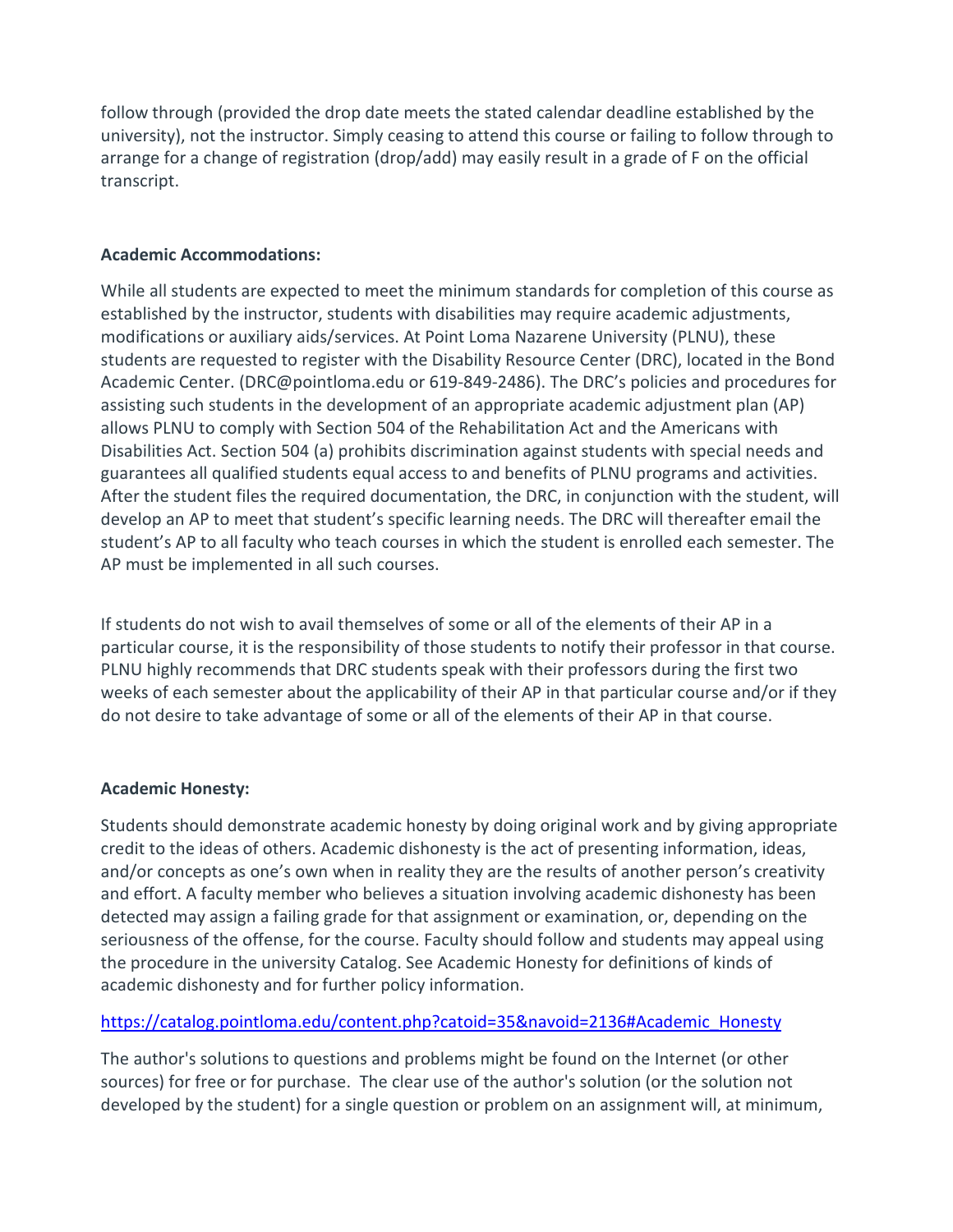result in a zero for the entire assignment or up to a failing grade in the course on first offense. The student will receive a failing grade in the course on the second offense.

#### **Final Exam: Date and Time:**

The final exam date and time is set by the university at the beginning of the semester and may not be changed by the instructor. This schedule can be found on the university website and in the course calendar. No requests for early examinations will be approved. Only in the case that a student is required to take three exams during the same day of finals week, is an instructor authorized to consider changing the exam date and time for that particular student.

## **Copyright Protected Materials:**

Point Loma Nazarene University, as a non-profit educational institution, is entitled by law to use materials protected by the US Copyright Act for classroom education. Any use of those materials outside the class may violate the law.

## **Course Schedule:**

| Date             | <b>Details</b>                               | Due date       |
|------------------|----------------------------------------------|----------------|
| Wed Jan 15, 2020 |                                              |                |
|                  | <b>Technology Survey</b>                     | due by 12:10pm |
| Fri Jan 17, 2020 |                                              |                |
|                  | Chapter 01 Questions - Due 6 am before class | due by 6am     |
|                  | Chapter 01 Quiz                              | due by 12:15pm |
| Wed Jan 22, 2020 |                                              |                |
|                  | Chapter 01 Activities and Homework           | due by 6am     |
|                  | Chapter 02 Questions - Due 6 am before class | due by 6am     |
|                  | Chapter 02 Quiz                              | due by 12:15pm |
| Wed Jan 29, 2020 |                                              |                |
|                  | Chapter 02 Activities and Homework           | due by 6am     |
|                  | Chapter 03 Questions - Due 6 am before class | due by 6am     |
|                  | Chapter 03 Quiz                              | due by 12:15pm |
|                  |                                              |                |

Wed Feb 5, 2020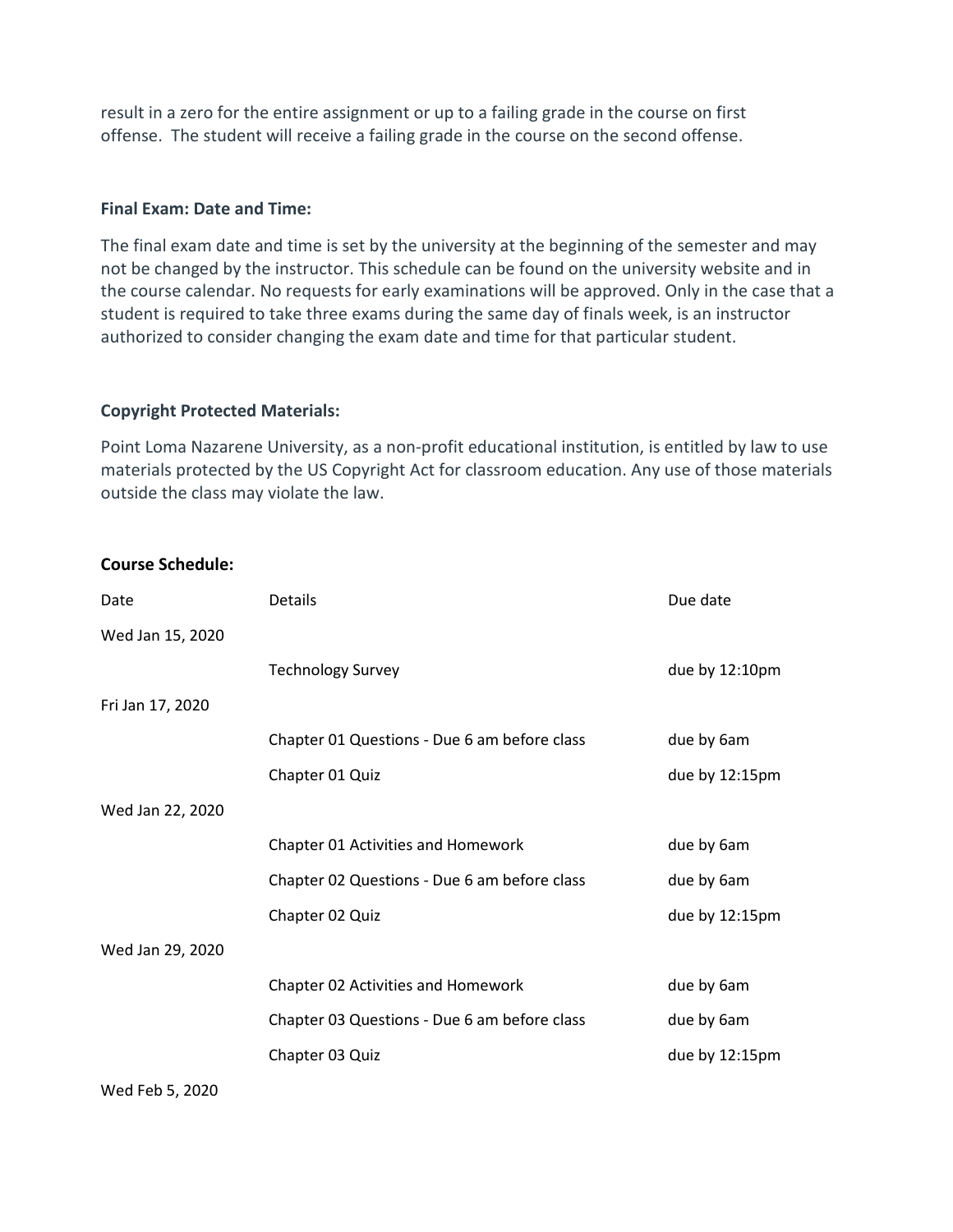|                  | Chapter 03 Activities and Homework                | due by 6am     |
|------------------|---------------------------------------------------|----------------|
|                  | Chapter 04 + 05 Questions - Due 6 am before class | due by 6am     |
|                  | Chapter 04 + 05 Quiz                              | due by 12:15pm |
| Wed Feb 12, 2020 |                                                   |                |
|                  | Chapter 04 + 05 Activities and Homework           | due by 6am     |
|                  | Chapter 04 Team Case                              | due by 6am     |
|                  | Chapter 06 Questions - Due 6 am before class      | due by 6am     |
|                  | Chapter 06 Quiz                                   | due by 12:15pm |
| Mon Feb 17, 2020 |                                                   |                |
|                  | Chapter 06 Activities and Homework                | due by 6am     |
|                  | Exam 1                                            | due by 1:20pm  |
| Wed Feb 19, 2020 |                                                   |                |
|                  | Chapter 07 Questions - Due 6 am before class      | due by 6am     |
|                  | Chapter 07 Quiz                                   | due by 12:15pm |
|                  | Chapter 07 Database Set-up Video - Extra Credit!  | due by 12:15pm |
| Wed Feb 26, 2020 |                                                   |                |
|                  | Chapter 07 Activities and Homework                | due by 6am     |
|                  | Chapter 08 Questions - Due 6 am before class      | due by 6am     |
|                  | Chapter 08 Quiz                                   | due by 12:15pm |
| Wed Mar 4, 2020  |                                                   |                |
|                  | Chapter 08 Activities and Homework                | due by 6am     |
|                  | Chapter 08 Team Case                              | due by 6am     |
|                  | Chapter 10 Questions - Due 6 am before class      | due by 6am     |
|                  | Chapter 10 Quiz                                   | due by 12:15pm |
| Fri Mar 6, 2020  |                                                   |                |
|                  | Mid-Course Survey                                 | due by 12:15pm |
| Wed Mar 18, 2020 |                                                   |                |
|                  | Chapter 10 Activities and Homework                | due by 6am     |
|                  | Chapter 14 Questions - Due 6 am before class      | due by 6am     |